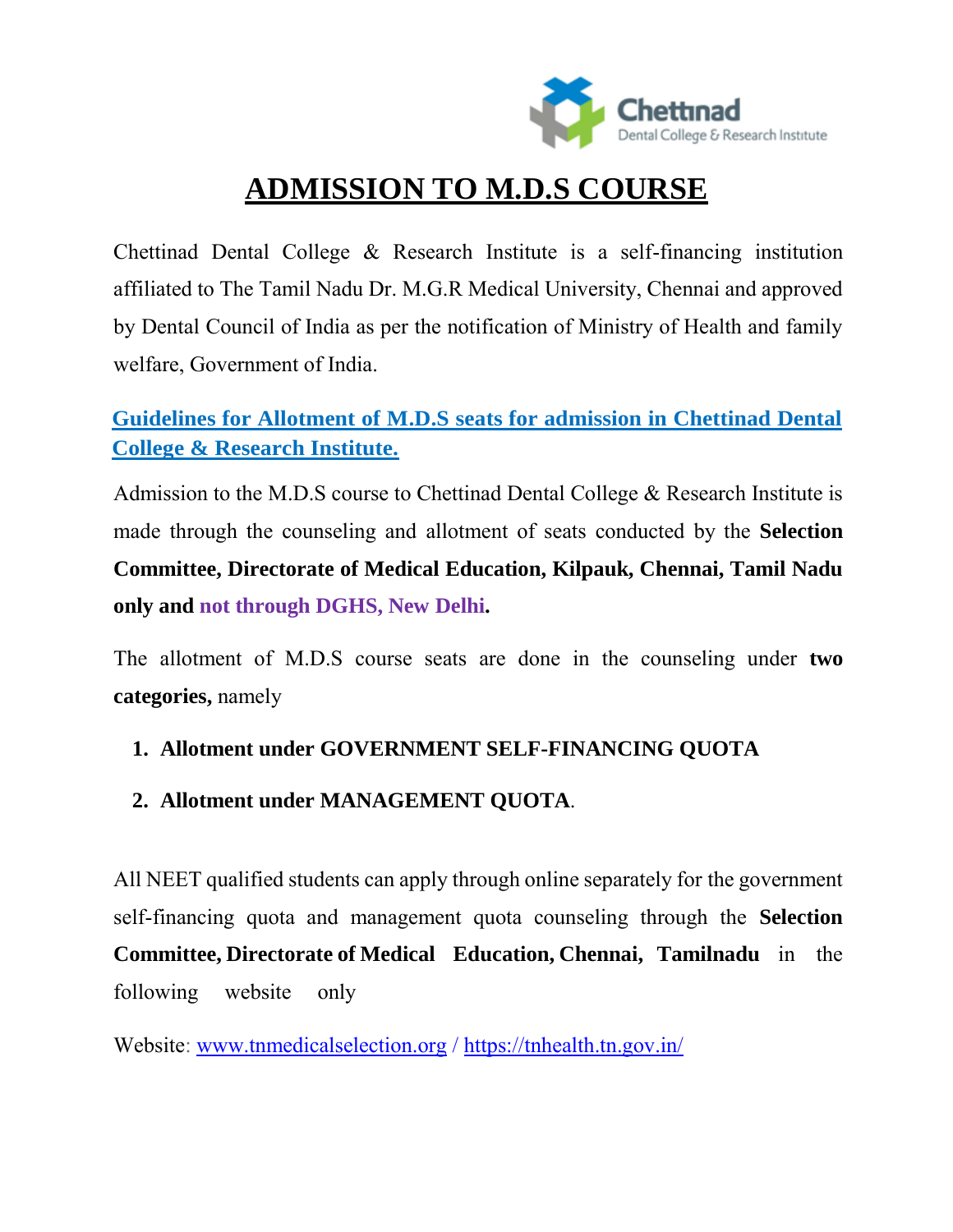

## **I. Important information for Government self financing Quota:**

Candidates seeking for admission to MDS Course 2022-23 session under government self-financing quota in Chettinad Dental College & Research Institute, affiliated to the Tamilnadu Dr.M.G.R Medical University in Tamil Nadu, can access and submit the filled-in application form at the following official websites: [www.tnmedicalselection.org](http://www.tnmedicalselection.org/) /<https://tnhealth.tn.gov.in/>

In addition to the filled-in online application form, candidate should also send the printout (Hard copy) of the filled-in online application form with necessary enclosures. The cost of application fee is Rs.3000/- (Non-refundable) and should be paid online via bank payment portal in the websites. A copy of receipt of payment paid by the candidate should be attached along with the application form submitted.

#### **Eligibility Criteria for Government self-financing Quota**

(a) Candidates should be a Citizen of India and should have completed BDS course including the entire CRRI period in the State of Tamil Nadu. (Candidates who complete CRRI in other States are not eligible).

(b) Candidates of Tamil Nadu nativity who have completed BDS in other States should furnish a 'Certificate of Nativity in Tamil', issued by the competent authority only.